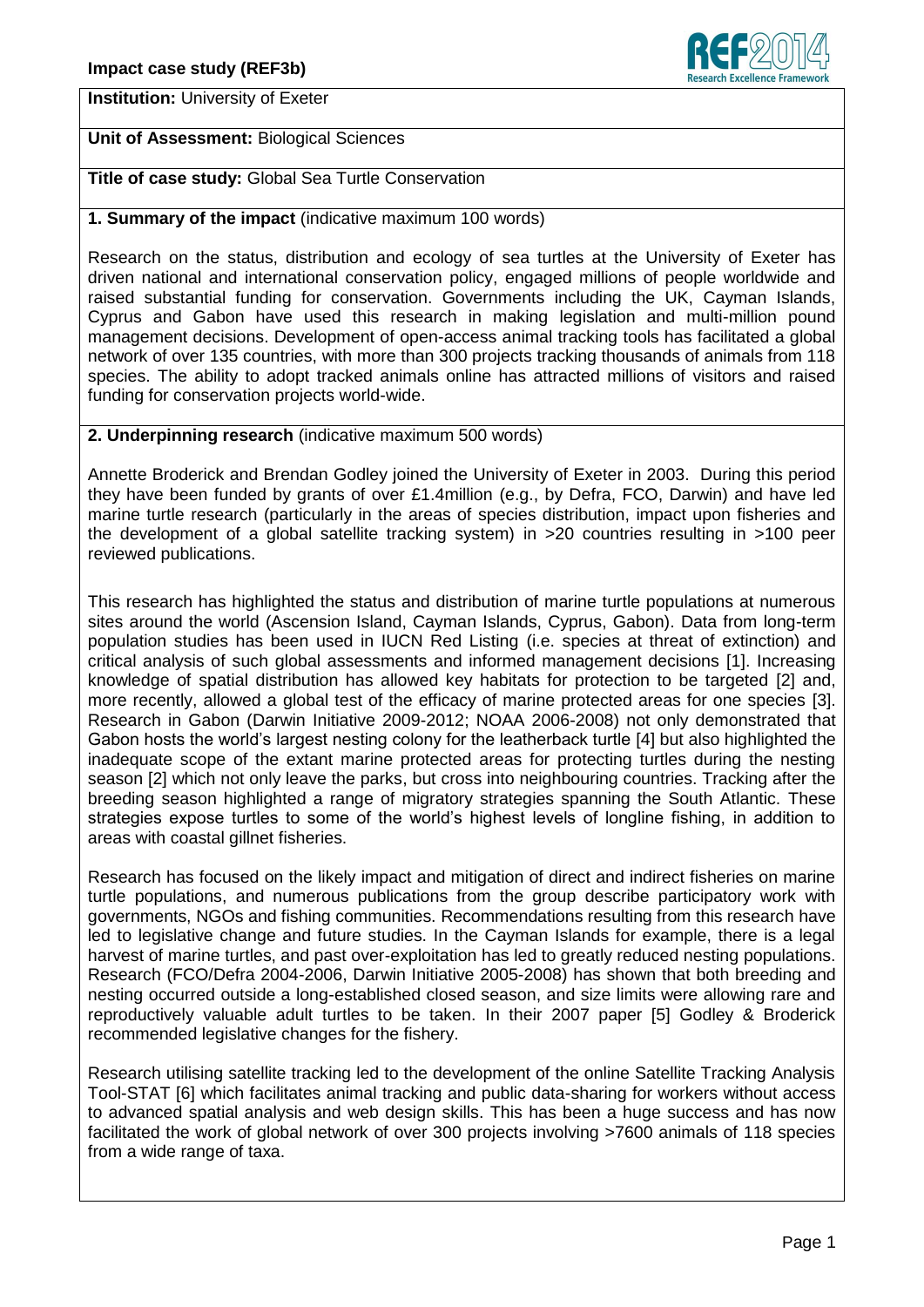

### **3. References to the research** (indicative maximum of six references)

**Evidence of the quality of the research:** this work has been published in high quality peer reviewed journals and has attracted significant external grant funding.

- **1. Broderick AC**, Frauenstein R, Glen F, Hays GC, Jackson AL, Pelembe T, Ruxton GD, **Godley BJ** (2006) Are green turtles globally endangered? *Global Ecology and Biogeography* 15:21- 26
- 2. Witt MJ, **Broderick AC**, Coyne MS, Formia A, Ngouessono S, Parnell RJ, Sounguet GP**, Godley BJ** (2008) Satellite tracking highlights difficulties in the design of effective protected areas for critically endangered leatherback turtles *Dermochelys coriacea* during the internesting period. *Oryx* 42:296-300
- 3. Scott R, Hodgson DJ, Witt MJ, Coyne MS, Adnyana W, Blumenthal JM, **Broderick AC**, Canbolat AF, Catry P, Ciccione S, Delcroix E, Hitipeuw C, Luschi P, Pet-Soede L, Pendoley K, Richardson PB, Rees AF, **Godley BJ** (2012) Global analysis of satellite tracking data highlights adult green turtles are significantly aggregated in MPAs *Global Ecology Biogeography* **21:1053-1061**
- 4. Witt MJ, Bonguno EA, **Broderick AC**, Coyne MS, Formia A, Mounguengui Mounguengui GA, Moussounda C, NSafou M, Nougessono S, Parnell RJ, Sounguet G-P, Verhage S and **Godley BJ** (2011). Tracking leatherback turtles from the world's largest rookery: assessing threats across the South Atlantic. *Proceedings of the Royal Society B* **278:2338-2347**
- 5. Bell C, Solomon JL, Blumenthal JM, Austin TJ, Ebanks-Petrie G., **Broderick AC, Godley BJ** (2007) Monitoring and conservation of critically reduced marine turtle nesting populations: lessons from the Cayman Islands. *Animal Conservation* 10: 39-47.
- 6. Coyne MS, **Godley BJ** (2005) Feature Article: Satellite Tracking and Analysis Tool (STAT): an integrated system for archiving, analyzing and mapping animal tracking data. *Marine Ecology Progress Series* 301: 1-7.

#### **Grants:**

The group's work on marine turtles is consistently well funded from a range of sources such as: Defra's Darwin Initiative, FCO/DfID Overseas Territories Environment Programme, NERC, NOAA and Total Foundation (>£1.4 million since 2004)**:**

- **7. Darwin Initiative Grant** (Co-PI: **Broderick** & **Godley**) 2012-2015 *Implementing a Darwin Initiative Biodiversity Action Plan for Ascension Island* **£299,480**
- **8. FCO/DfID Overseas Territories Environment Programme Grant** (PI: **Broderick**) 2011-2013 *Status of marine turtles of Ascension Island*. Amount: **£50,381.**
- **9. Darwin Initiative Grant** (Co-PI: **Broderick** and **Godley**) 2009-2013. *Darwin Initiative Sustainable Artisanal Fisheries Initiative (Peru)*. Amount: **£299,995.**
- **10. Darwin Initiative Grant** (Co-PI: **Godley** and **Broderick**) 2009-2012 *Darwin Initiative Marine Biodiversity Action Plan (Gabon).* Amount: **£299,997.**
- **11. NERC Case Studentship** (PI: **Broderick**) 2008-2012. *Population dynamics of marine turtles under harvest.* **Amount:** £**78,000.**
- **12. Total Foundation Grant** (Co-PI: **Broderick** and **Godley**) 2007-2008. *Oman Satellite Tracking.* 2007-2008 Amount: £**55,826.**
- **13. NOAA Funded Large Pelagic Research** Centre Grant (Co-PI: **Broderick** and **Godley**) 2006- 2008 *East Atlantic Marine Satellite. Tracking* Amount: £**68,769.**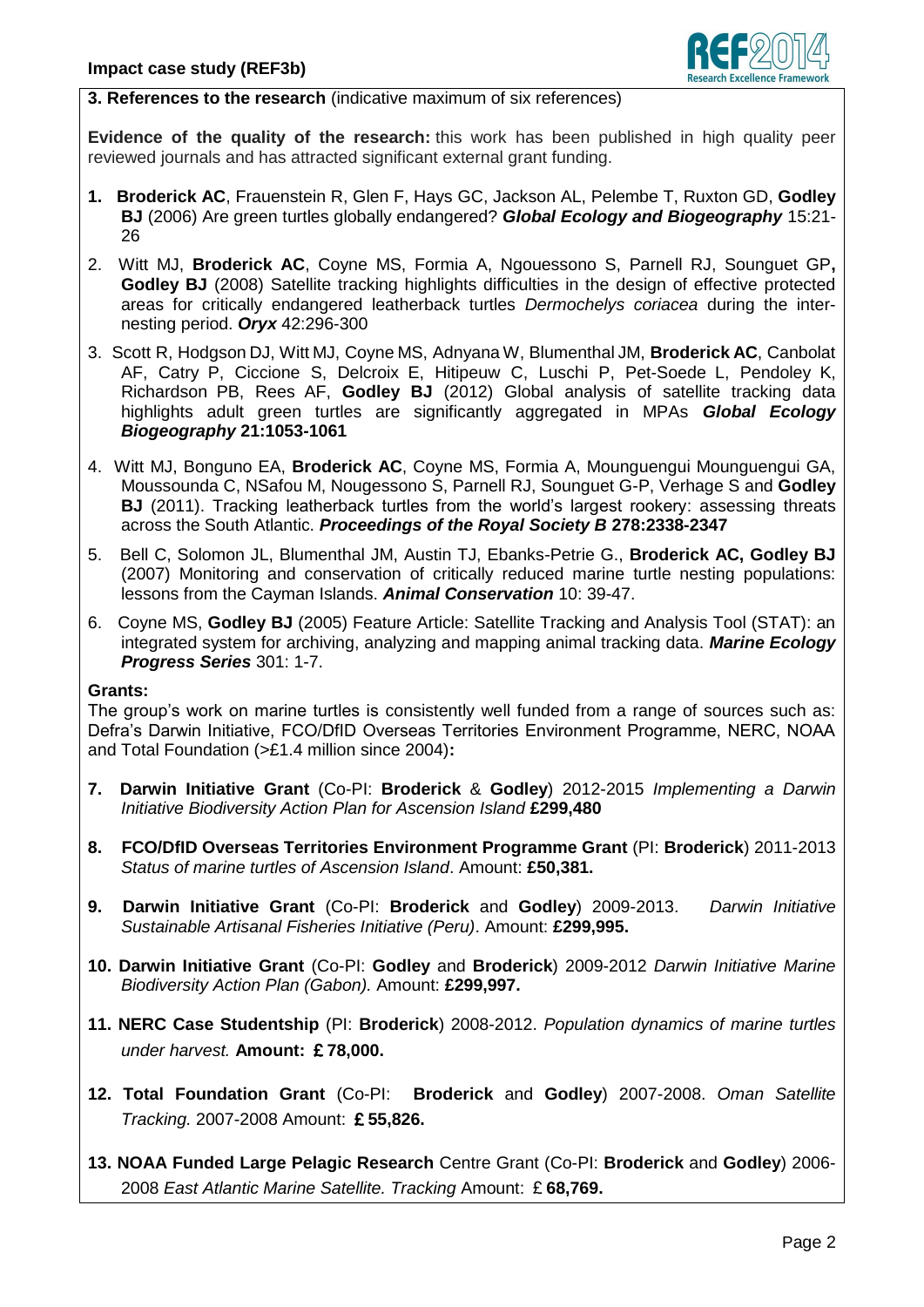

- **14. Darwin Initiative Grant** (PI: **Godley**) 2005-2008 *In Ivan's Wake: A Marine Biodiversity Action Plan for Cayman Islands*. Amount: **£178,822.**
- **15. FCO/DfID Overseas Territories Environment Programme Grant** (PI: **Godley**) 2004-2006 *Turtles in the UK OT's.* Amount: **£100,000**

**4. Details of the impact** (indicative maximum 750 words)

## **Informing conservation agency decisions:**

Data from the group's long-term monitoring projects in the UK Overseas Territories and Cyprus have been used in both local conservation and global IUCN Red List Assessments and in support of a change to regional assessments for marine turtle species (section 5; source 1). In Cyprus, data have provided the basis for the designation of five Special Environmental Protected Areas (SEPAs) containing turtle nesting beaches. These sites have also been identified as potential Natura 2000 sites and are awaiting designation to this ecological network of protected sites by the European Union (section 5; source 2).

Research in Gabon has been influential in the rescheduling of multi-million dollar seismic surveys (section 5; source 3); published tracking data were used to create maps of risk highlighting that planned seismic work held potential for high levels of interaction with breeding turtles and moves afoot to increase the size of marine protected areas. It has also galvanized the inception of a marine fisheries observer programme funded by governments of UK and USA and the NGO WWF.

## **Informing policy debate and influencing policy change**

In the UK Overseas Territories (OTs) the University of Exeter group have worked with governments across the region (Anguilla, British Virgin Islands, Cayman Islands, Montserrat, Turks and Caicos Islands) to create a baseline to inform local conservation policy and the UK Government's position with regard to key biodiversity agreements such as the Convention on International Trade in Endangered Species of wild fauna and flora and the Convention for Migratory Species (section 5; source 4)**.** This resulted in a major report commissioned by Defra/FCO (section 5; source 5), subsequent associated peer reviewed articles (eg Bell et al 2007 Section 3) and a National Biodiversity Action Plan for the Cayman Islands [\(http://www.doe.ky/nbap/](http://www.doe.ky/nbap/) See section 5; source 6) and Letter and an Action Plan for the Coastal Biodiversity of Anegada, British Virgin Islands (section 5; source7).

Recommendations to the Cayman Islands Government (section 5; source 5) were adopted by the Cayman Islands Department of the Environment (section 5; source 6) and in 2008 legislation was amended to extend the closed season and include a maximum size limit as recommended by our group (section 5; source 8). These measures have undoubtedly contributed to the upward trend now seen in this population (communication from Scientific Research officer, department of the environment Cayman Islands government).

In Anguilla recommendations resulted in an extension to an existing moratorium prohibiting harvest until long-term studies support changes to legislation and in the Turks and Caicos Islands, in conjunction with the Marine Conservation Society (UK), research by the group has been used in a draft management plan to introduce a closed season and maximum size limit for harvest.

## **Increasing capacity for conservation**

The establishment of STAT (Satellite Tracking Analysis Tool) has empowered workers without access to GIS, many in developing nations, with advanced spatial analysis, oceanographic expertise and web design skills. This has been a huge success and has now facilitated the work of a global network of 300 projects involving >7600 animals of 118 species from a wide range of taxa. The public facing pages of STAT [\(www.seaturtle.org/tracking\)](file:///C:/Users/bjg201/AppData/Local/Microsoft/Windows/Temporary%20Internet%20Files/Content.Outlook/DMIRJ1BJ/www.seaturtle.org/tracking) have been visited over 16 million times since 2004. This has allowed tracked animals to be adopted online, provided data to schools for use in lessons and has seen >£200,000 raised for conservation. The paper describing this tool